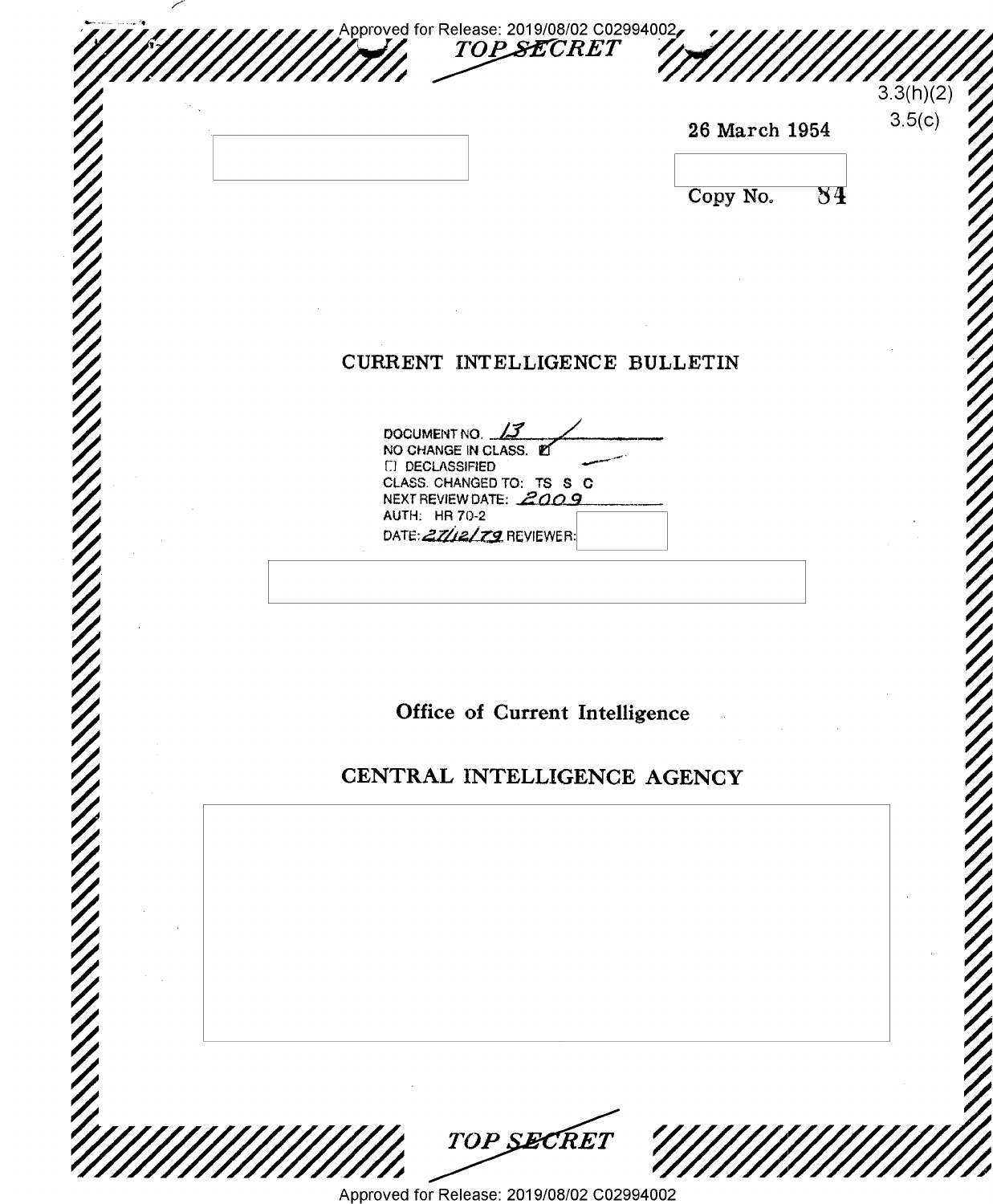Approved for Release: 2019/08/02 C02994002 IUI DEUNDI

## <sup>S</sup>UMMARY

### GENERAL

China trade controls may be questioned at COCOM meeting (page 4).

## SOVIET UNION

- $2.$ 3. USSR may raise European security plan at Geneva (page 6).
- South Korean generals advise Rhee against independent military 4. action (page 6).
- Chinese Communist TU-4's may have begun night training (page 7). 5.

## SOUTHEAST ASIA

- 6. New major attack on Dien Bien Phu expected within 10 days (page 8).<br>7. Bao Dai favors creation of high war council (page 8).<br>8. Right-wing Nacionalistas to demand abrogation of Philippine
- 
- agreements with US (page 9).

## SOUTH ASIA

Pakistan reported willing to give \$12,000,000 annually to settle Pushtoonistan issue (page 9).

## NEAR EAST - AFRICA

- 10. UN secretary general opposes immediate Security Council review of Israel-Jordan armistice (page 10).
- 11.
- 12. Comment on struggle for power in Egypt (page 11).

## WESTERN EUROPE

- 13. Bruce and Dillon comment on EDC chances in France (page 12).
- Adenauer to press Italians for prompt EDC action (page 13).

-2-

Approved for Release: 2019/08/02 C02994002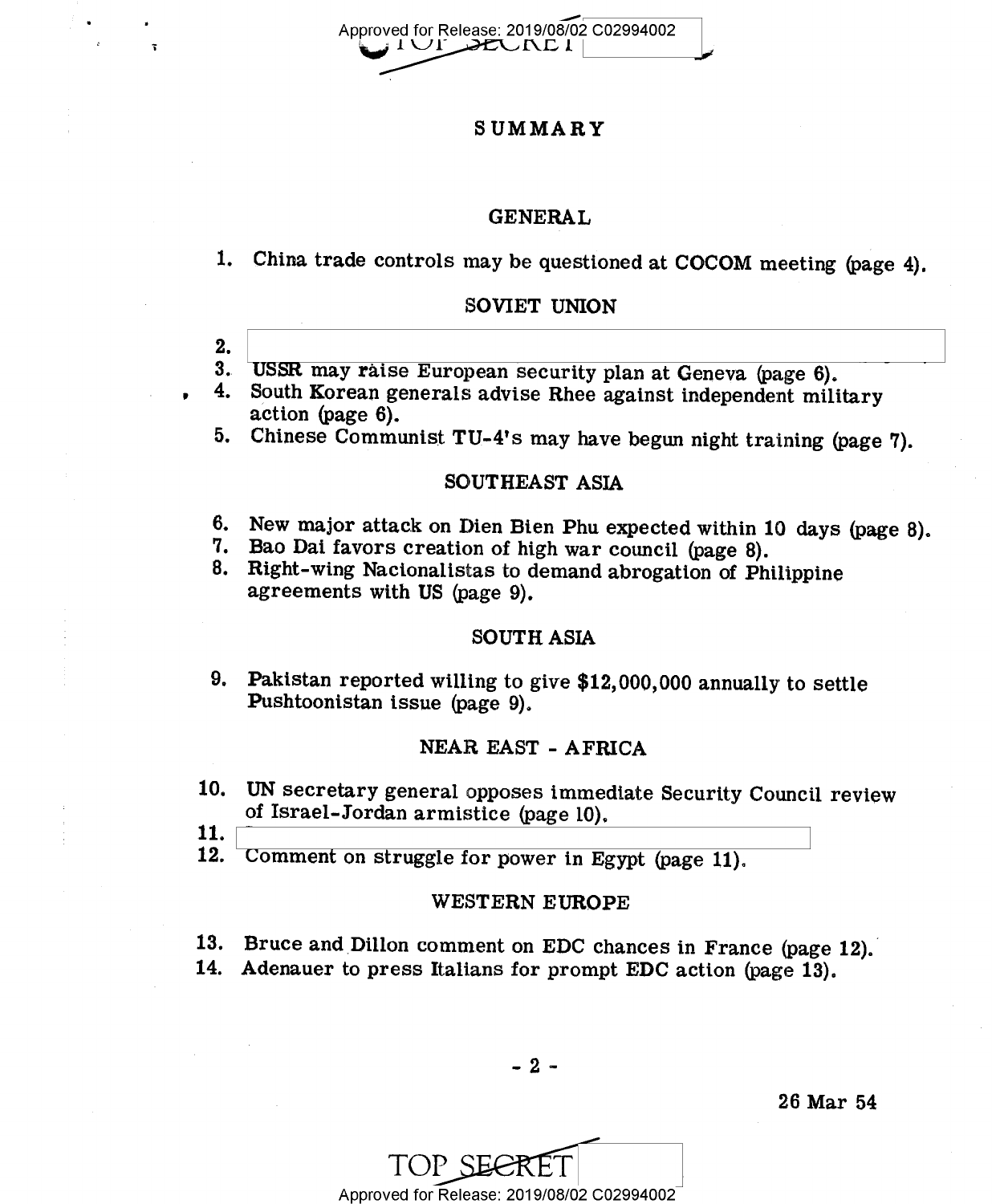Approved for Release: 2019/08/02 C02994002

# LATINAMERICA

15. Comment on Chile's position on copper sales to Orbit (page 13).

# LATE ITEM

\*\*\*\*

16. USSR proclaims East Germany's sovereignty (page 14).



- 3 ..

.26 Mar 54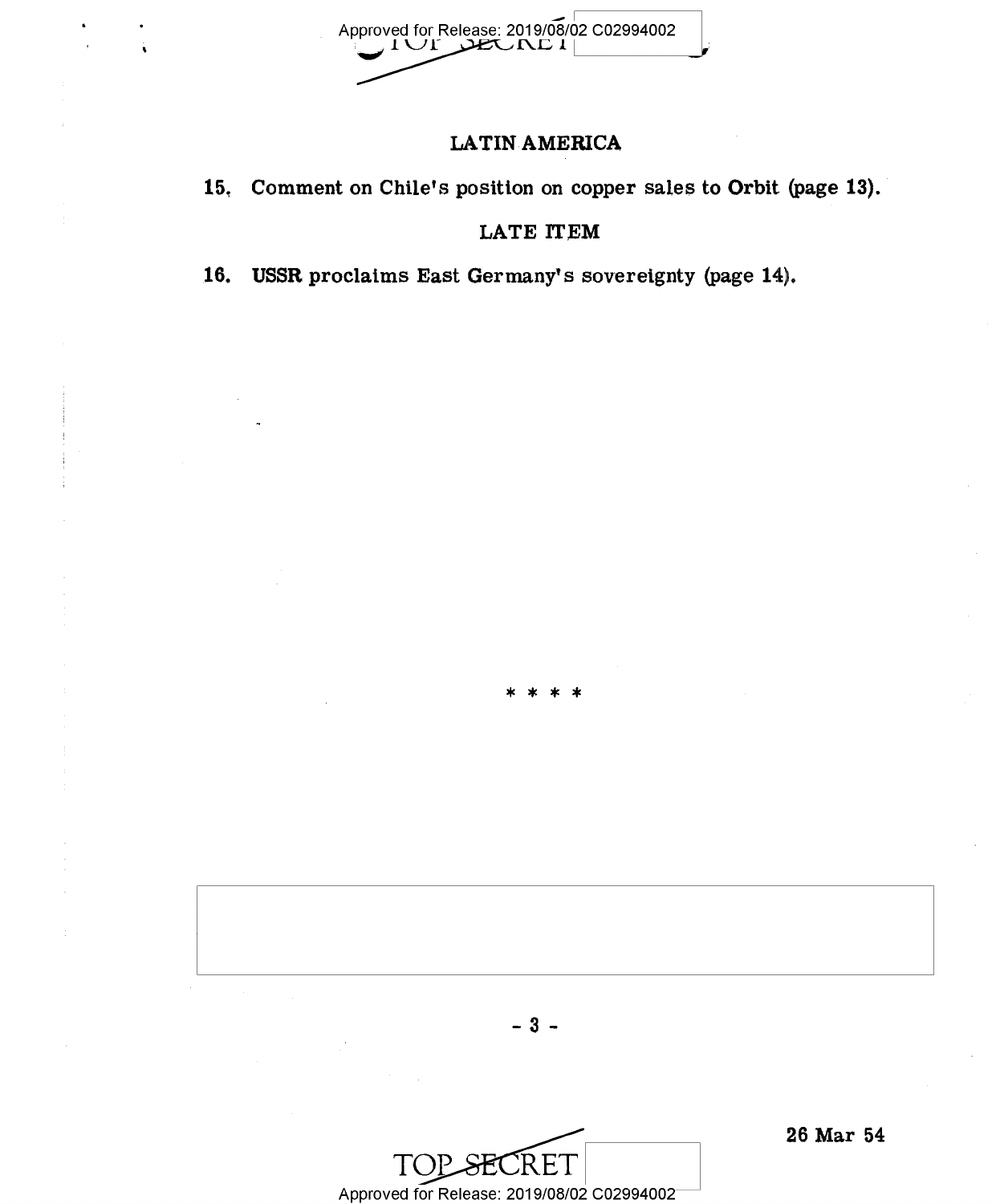

## GENERAL

### 1. China trade controls may be questioned at COCOM meeting:

Consideration of the China Committee report at the Consultative Group meeting next month may be used by, some members as an occasion for raising

questions on the China controls, according to American COCOM officials in Paris. Japan, in particular, may question. the stringency of restrictions applied to trade with Communist China as compared to those applicable to Western exports to the Soviet Union and the Satellites.

Comment: On 23 March the Japanese<br>COCOM delegate informed American officials in Paris that his government felt that any relaxing of trade controls applied to the Soviet bloc in Europe would "automatically" raise the question of the China controls. He contended that the possibilities for transshipment to China rendered more stringent China controls "pointless."

Favorable political developments at the Geneva conference, or a strong trade bid there by China, would likely increase sentiment in COCOM for relaxing controls on the China trade.

## SOVIET UNION

#### 2. Far East-based TU-4's scheduled to fly over Sea of Okhotsk:

(see map, p.  $\overline{5}$ ). This is the first time that TU-4's are known to have been scheduled for operations in this area.

-4-

 $\text{TOP-SECRET}$   $^{26 \text{ Mar}}$ Approved for Release: 2019/08/02 C02994002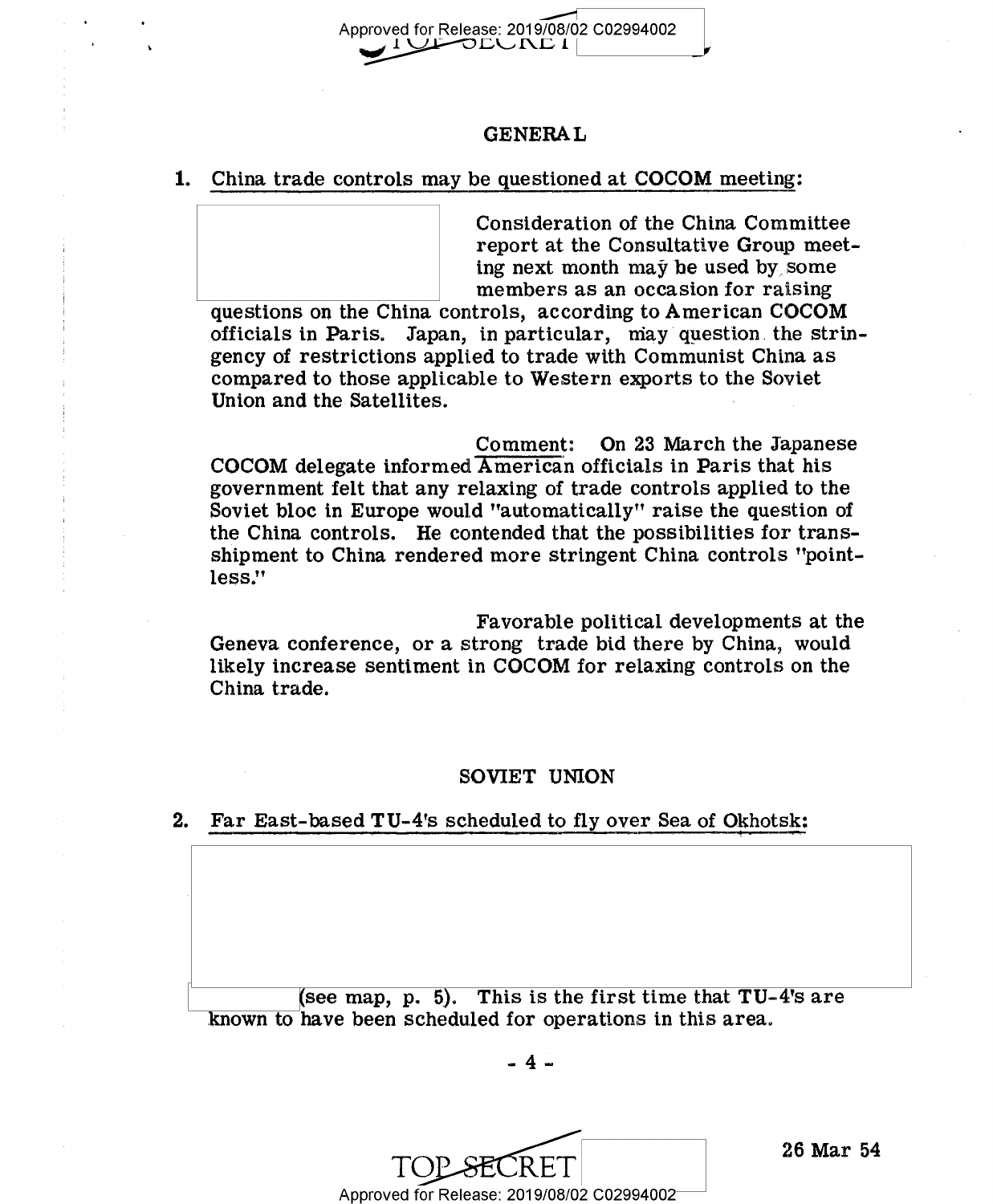\_ Approved for Release" 2019/08/02 ' . C02994002 /0 LA, [\D <sup>1</sup>

'

.

٠.



+..

 $\text{TOP}\xspace \text{ECRET}$ <br>Approved for Release: 2019/08/02 C02994002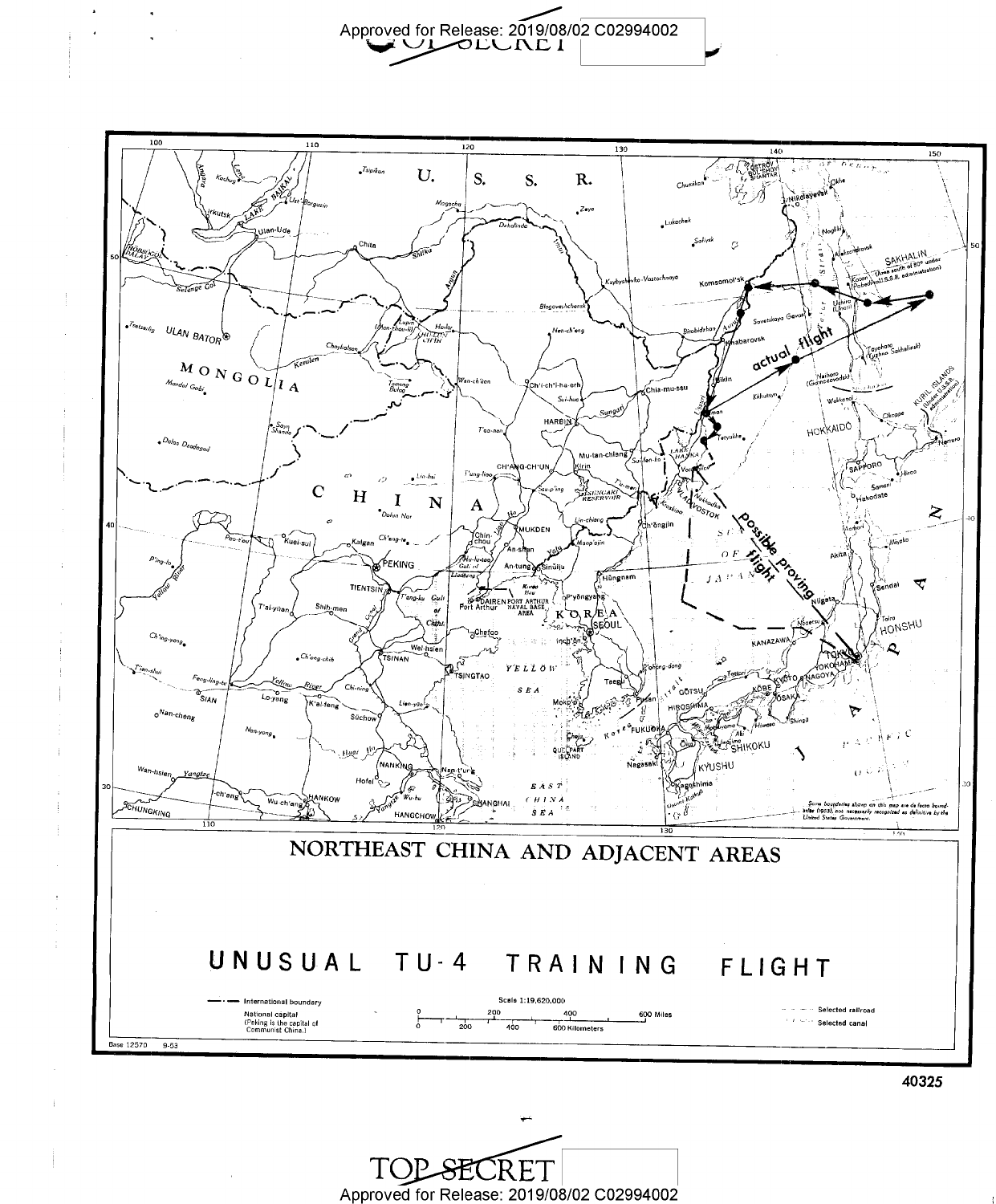Approved for Release: 2019/08/02 C02994002<br> $\sqrt{1}$  JLU NE 1

Comment:

The distance and the routing of the flight simulate those<br>which might be used in operations from medium bomber bases in the Vladivostok area against targets in the Tokyo area.

Third Long Range Air Army operations have reflected increased stress on navigational training since mid-1953. However, indications of overwater flights by Soviet TU- 4's have been extremely rare.

### USSR may raise European security plan at Geneva:  $3.$

A French Foreign Ministry spokesman believes that the USSR's plan for European security will continue to be the leitmotif of Soviet foreign policy for several years.

He says that the French and British governments anticipate the USSR may again raise<br>the security plan at Geneva and that they are

preparing a flat rejection to any such approach.

The official agrees with Ambassador Bohlen that the recent increase in Soviet emphasis on this plan in the press' and speeches is designed to undo Molotov's Berlin blunder of relegating the United States to the role of observer, and to emphasize that the proposal is meant to unite rather than divide Europe.

Comment: Communist propaganda since the Berlin conference has sought to keep the Soviet plan before Western public opinion and thus reduce active support of EDC to a point where the scales will be tipped against ratification.

## FAR EAST

4. South Korean generals advise Rhee against independent military action:

At a meeting with President Rhee believed held on 23 March, top South Korean army generals informed Rhee flatly that he could

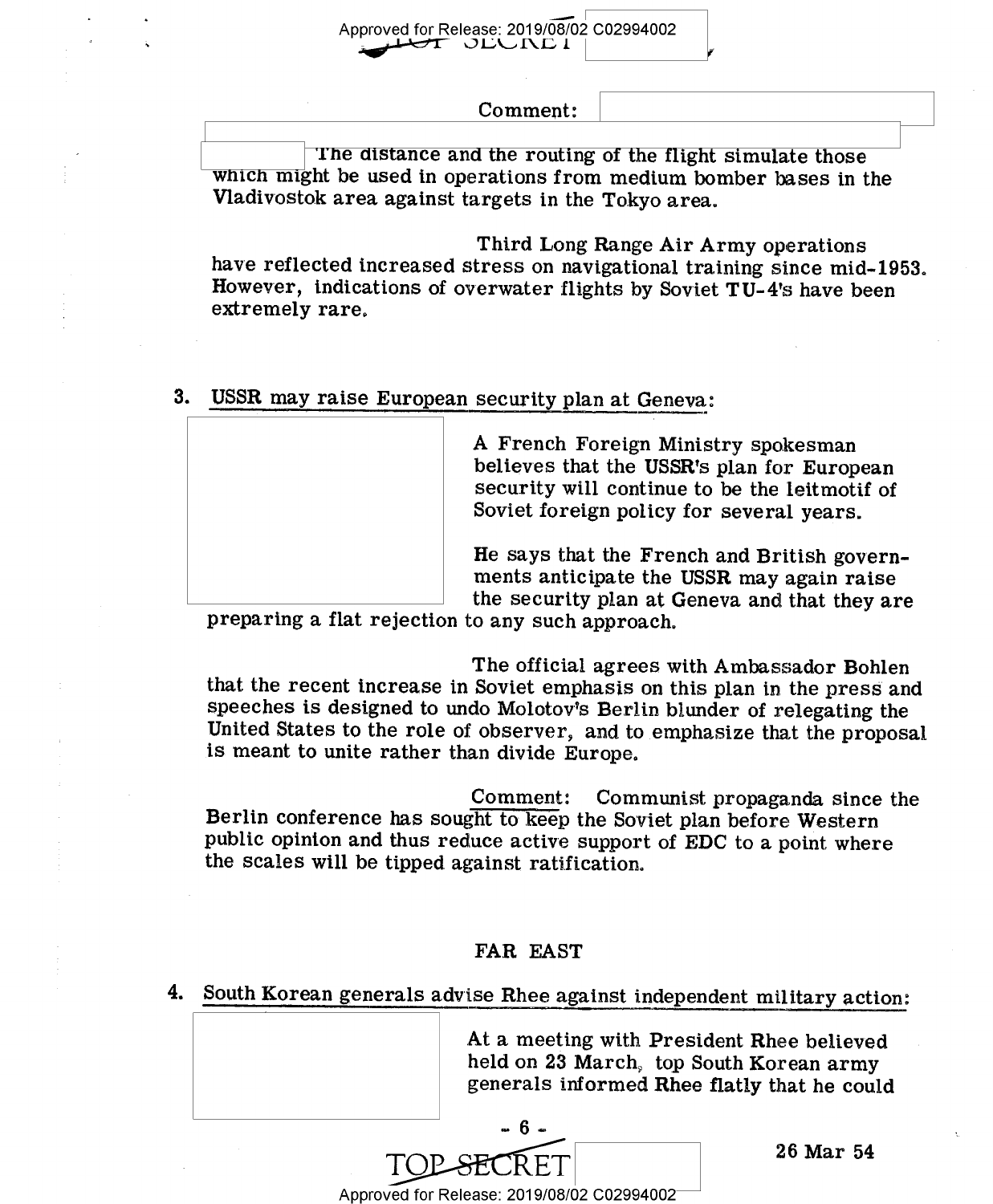Approved for Release: 2019/08/02 C02994002  $\sigma$ L $\cup$ i $\cup$  1

not hope to unify Korea by unilateral military action.

Briggs believes the generals included Joint Chiefs of Staff chairman Yi Hyong-kun, army chief of staff Chong I1-kwon, and 1st Army commander Paek Sun-yop. He cites this as "interesting confirmation" that top South Korean army officials are realistic in their appraisal of the military factors involved in a drive north.

Rhee and his generals almost certainly discussed the army's capabilities in the event it should be expanded to 35 divisions, as demanded by Rhee as the price for South Korea's attendance at Geneva. The generals' views may make Rhee less adamant in his demands.

5. Chinese Communist  $TU-4$ 's may have begun night training:

Comment: Introduction of night training would signal another phase in the progress of Peiping's TU-4 unit. Since the arrival in China of ten TU-4's from the USSR in February 1953, Chinese Communist bomber crews have carried out practice bombing flights ranging up to  $1,100$  miles

The period of their familiarization training with this B-29-type aircraft may be coming to a close

.. 1' ..

TOP SECRET Approved for Release: 2019/08/02 C02994002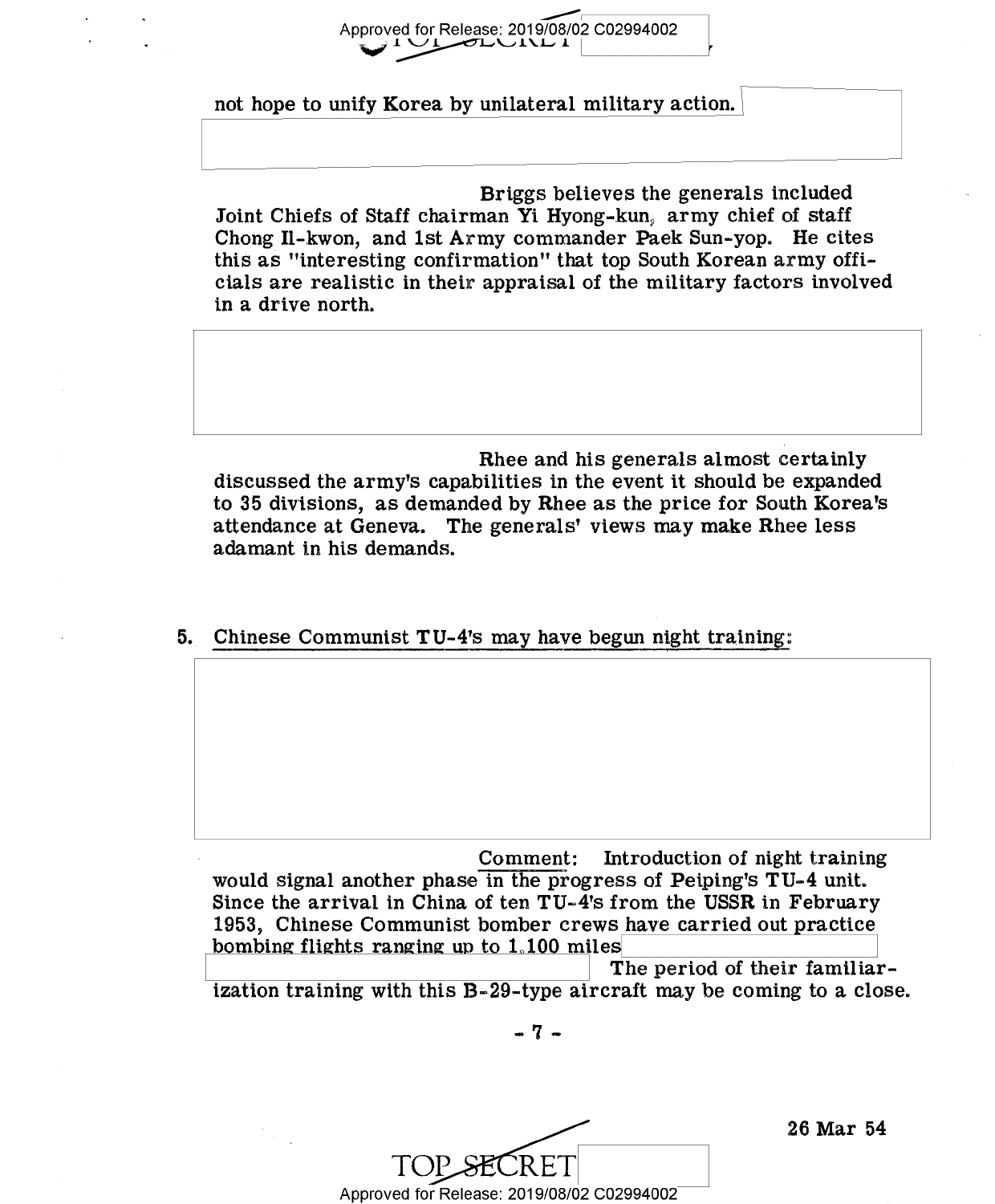

## SOUTHEAST ASIA

6. New major attack on Dien Bien Phu expected within 10 days:

The French expect a new major Viet Minh attack at Dien Blen Phu within 10 days, according to a report on 24 March from the American army attaché at Saigon. Despite French clearing efforts, Viet Minh troops still occupy trenches within 300 to 500 yards of some French positions and are continuing their attempts to isolate the southernmost strong point from the center.

Meanwhile, the American consul in Hanoi reports that the first attempt at the first attempt at saturation napalm bombing on 23 March brought promising results. French-piloted C-119's and C-47's burned swaths three kilometers long and one kilometer wide to the west and east of the central French defenses.

Comment: A Communist intention to risk further costly attacks at Dien Fien Phu is suggested by the continuing preparations there and also by a Peiping broadcast of 24 March which quoted a Viet Minh journal. The latter asserted that the current campaign ushers in a new stage in the Indochina war, with the Viet Minh army "launching massive attacks against strongly fortified French positions."

7. Bao Dai favors creation of high war council:



Bao Dai told Ambassador Heath on 23 March that he wanted to create a "high. war council that would really contribute to winning the war." In this connection, he praised the Vietnamese chief of staff, General Hinh, and criticized Premier Buu Loc. Discounting the desirability of creating a provisional assembly, he carefully intimated that he himself might take over the government.

TOP SECRET Approved for Release: 2019/08/02 C02994002

-3-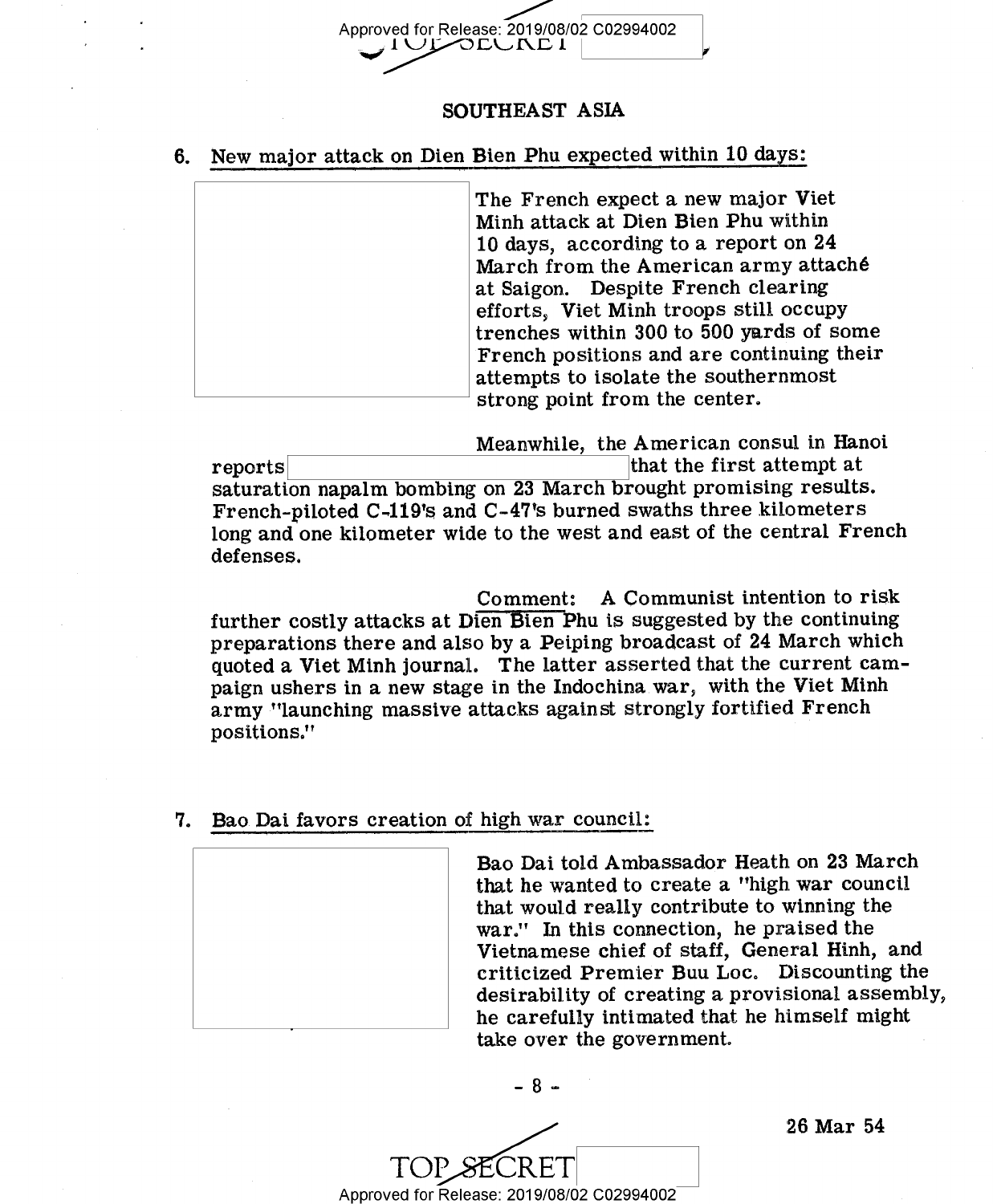

A well-qualified French observer states, meanwhile, that Buu Loc's government is incapable of gaining popular support and that Bao Dai, recognizing this, may be forced to take action shortly.

Comment: Bao Dai's remarks tend to bear out a recent report that he favors the creation of a three-man military dictatorship to include himself and General Hinh. Sucha move might result in increased efficiency, but would inevitably stir up popular discontent.

Right-wing Nacionalistas to demand abrogation of Philippine agreements (CC ) with US:

during the next two weeks,

Philippine foreign secretary Garcia and Senator Recto will demand abrogation of the trade and bases agreements with the United States. Their aim was said to be to secure more American concessions through "political blackmail."

Comment: Magsaysay has repudiated the "Asia for Asians" slogan of Recto and Garcia, who represent the ultranationalistic wing of the administration party. They have, nevertheless, continued their efforts to undermine Magsaysay's strongly pro-American policies.

## SOUTH ASIA

Pakistan reported willing to give \$12,000,000 annually to settle Pushtoonistan issue:



The Pakistani ambassador in Kabul, Colonel Shah, has told Ambassador Ward that his government is prepared to make services and facilities worth \$12,000,000 available

-9-

Approved for Release: 2019/08/02 C02994002

I26 Mar 54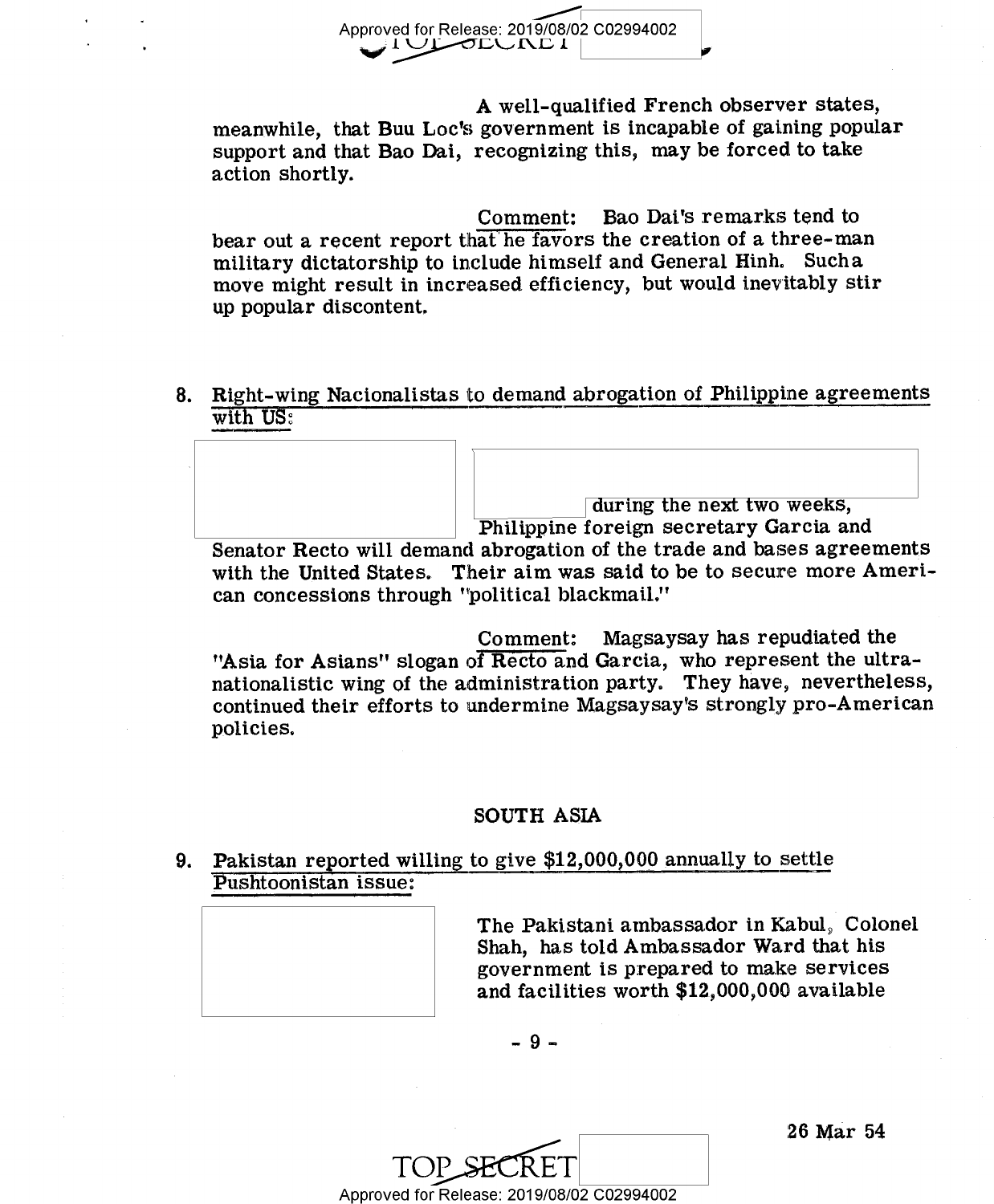to Afghanistan annually for an unspecified period, in return for a settlement of the Pushtoonistan issue. The services would include technical training for the Afghan army and special economic concessions. Pakistan would also sign a trade and frontier agreement, and if practicable, a joint defense pact.

Comment: Pakistan has maintained that it would make no concessions in this six-year-old dispute over the status of Pushtu-speaking tribes in its northwestern frontier areas. Recent indications that Afghanistan might be seriously seeking a settlement may now have led Karachi to consider making offers.

Afghanistan probably would not accept any proposals without considerable haggling. The chances of a settlement nevertheless appear better than at any time since the partition of British India in 1947. \_

## NEAR EAST - AFRICA

10. UN secretary general opposes immediate Security Council review of Israel-Jordan armistice:

> Secretary General Hammarskjold informed American, British, and French representatives at the UN on 24 March that he doubted the desirability of having the Security Council consider the Israel-Jordan armistice at the present time. The group was generally opposed to the council's review of the matter. The British representative suggested, moreover, that the question could be taken up in the

normal consideration of General Bennike's recent report on the Israeli-Arab border situation.

In Hammarskjold's view, the UN chairman of the Mixed Armistice Commission acted entirely properly by abstaining on the Israeli proposal to condemn Jordan for the Negev bus incident. Israel, Hammarskjold stated, had prejudged the issue.

 $-10 -$ 

TOP-SECRET Approved for Release: 2019/08/02 C02994002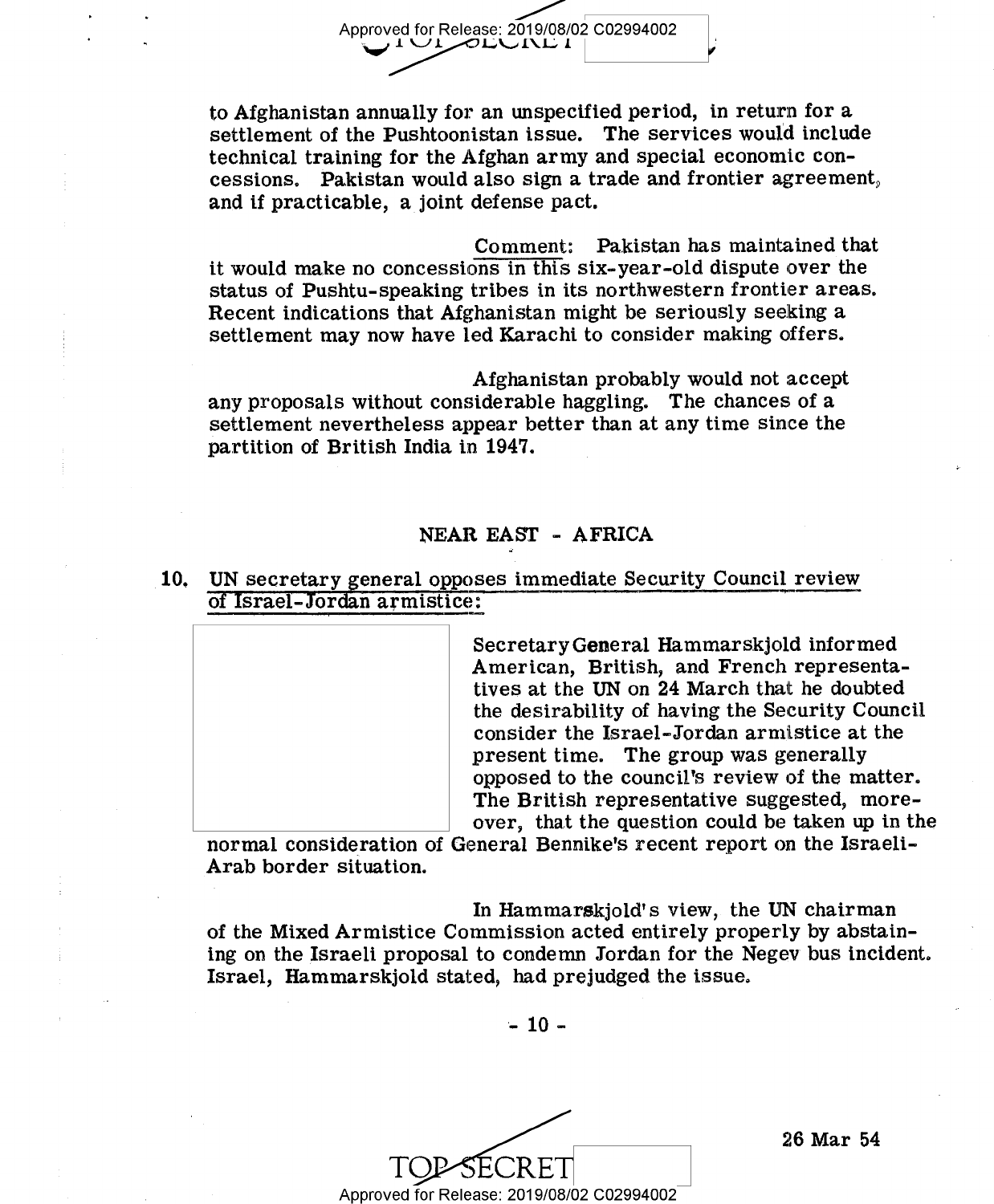

The secretary general has also informed the Israeli government that he is anxious to maintain the authority of the commission. He expressed his hope that Israel would fully cooperate with UN efforts to uphold the commission.

Comment: Hammarskjold's views probably will be violently denounced in Israel, where a strong and immediate condemnation of Jordan is sought.

11.

# 12. Comment on struggle for power in Egypt:



The announcement that the ruling Revolutionary Command Council will be dissolved on 24 July and parliamentary government

 $-11-$ 

Approved for Release: 2019/08/02 C02994002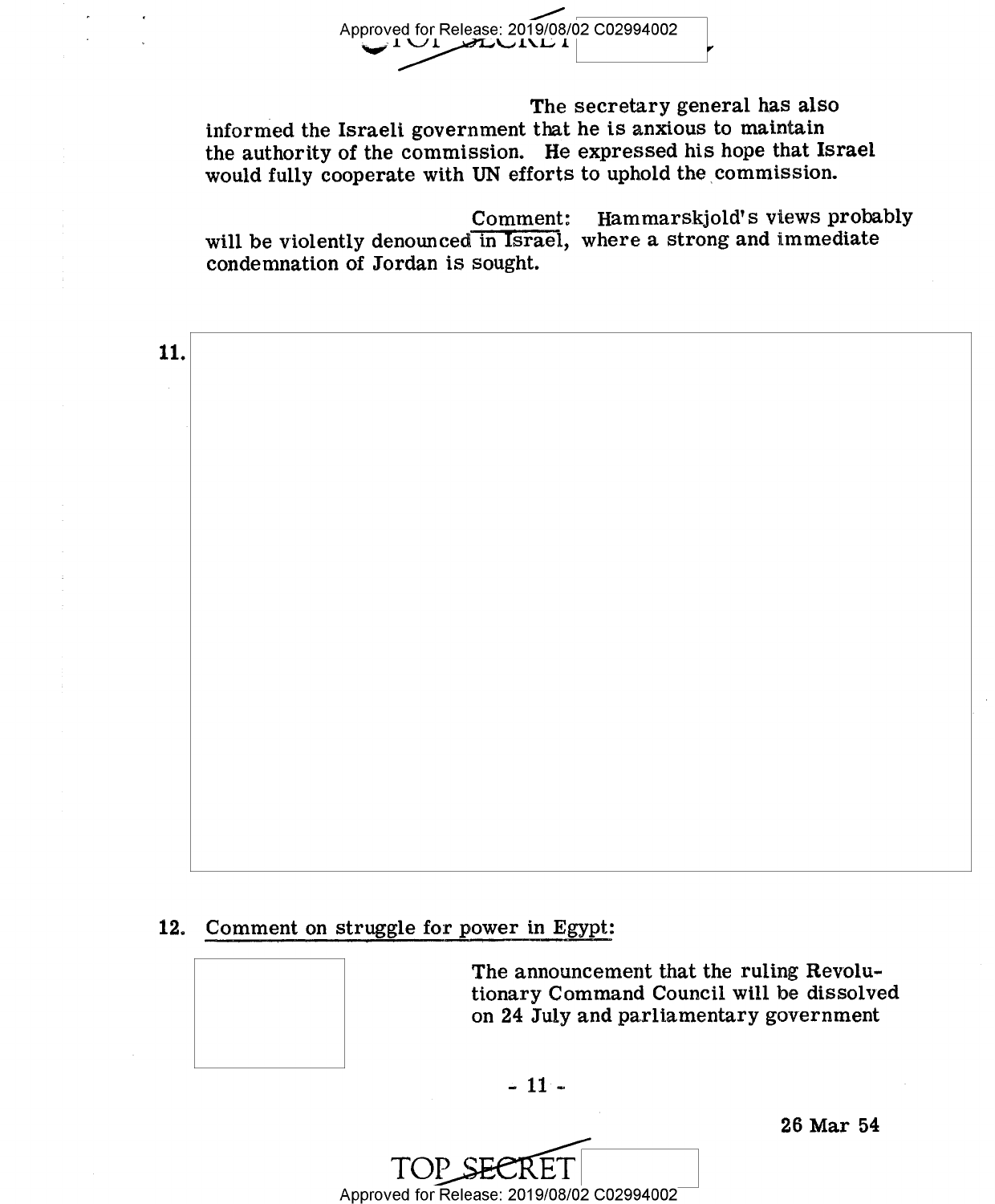restored in Egypt is another strategic victory for General Nagib in his month-old struggle for power with Colonel Nasr,

dominant figure in the council. The development emphasizes the split between the two men and makes any lasting compromise unlikely.

Approved for Release: 2019/08/02 C02994002

Nasr and his supporters in the army, how-<br>ever, will probably resist implementation of the decision and a new army coup or attempts on Nagib's life may follow.

Nagib's reported contacts with old-line politicians, including Wafdist leader Nahas Pasha, and his identification with the forces seeking a return to parliamentary rule, suggest that he hopes to be elected president of a civilian government. It is doubtful, however, that Nagib could dominate a popularly elected parliament, which would probably be controlled by either the nationalist Wafd or Moslem Brotherhood. As long as Egyptian leaders are preoccupied with their power struggle, settlement of the Suez base question is unlikely.

### WESTERN EUROPE

## 13. Bruce and Dillon comment on EDC chances in France:

Ambassadors Dillon and Bruce in Paris agree that the French National Assembly would ratify EDC if Premier Laniel presented the treaty before the current favorable

situation is changed by international or domestic developments. They see, however, three main obstacles to early debate:

(1) The threat of Gaullist withdrawal from the government. This threat may already have forced Laniel to agree to avoid debate until after the Geneva conference. In the ambassadors' opinion, however, the Gaullists would hesitate to take the responsibility for overthrowing the cabinet just before the Geneva talks begin.

(2) The need for the Socialist Party to have time to convene a special national congress for approval of the treaty. The ambassadors believe that announcement before Easter that National Assembly debate would open early in May would allow enough time for this purpose.



Approved for Release: 2019/08/02 C02994002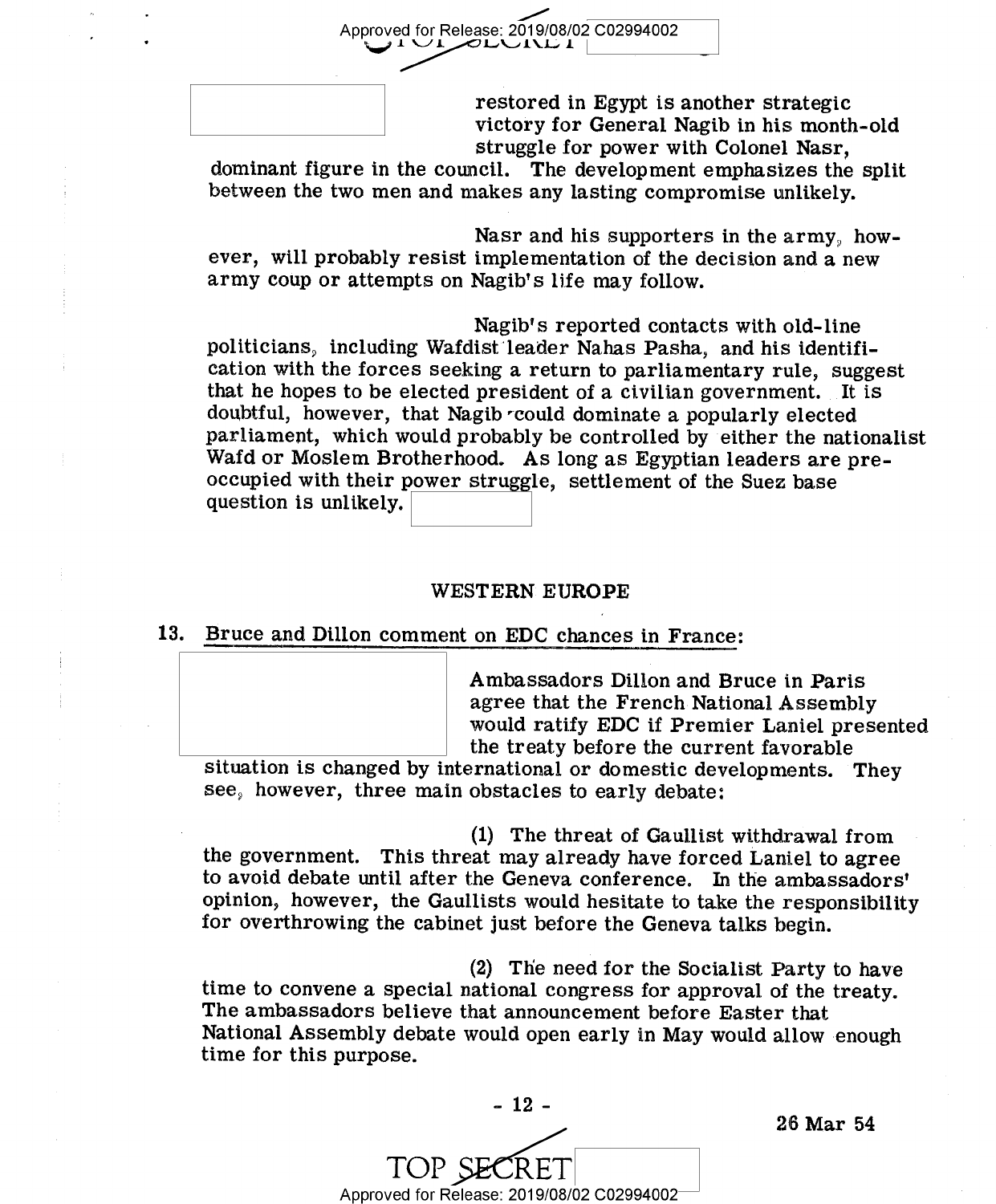(3) The Saar issue. The ambassadors state that the "outlines" of a solution "are now quite clear"' providing an Adenauer-Bidault meeting can be brought about soon.

Comment: Heretofore Bruce has frequently differed with Dillon, who has been consistently optimistic on EDC's ratification chances.

It now seems clear that commencement of the debate before Easter is out of the question. The treaty's opponents can be expected to make an all-out effort to postpone action pending the outcome of the Geneva conference.

14. Adenauer to press Italians for prompt EDC action:

The West German embassy in Rome has informed American officials that Chancellor Adenauer plans to see Premier Scelba on 26 March to urge prompt EDC ratification.

Adenauer will argue that if Germany is prepared "to go a long way on the Saar, " Italy should be less difficult on Trieste.

Italian Christian Democratic right wing leaders are insisting, however, that Scelba tell Adenauer that one more effort must be made at a Trieste settlement before action is taken on EDC.

Comment: Adenauer's visit is unlikely to have much direct effect in expediting Italian consideration of EDC. His making this effort in Rome, however, suggests a willingness to make concessions on the Saar to speed up French ratification.

## LATIN AMERICA

### 15. Comment on Chile's position on copper sales to Qrbit:

Chilean officials have now promised the United States that Chilean copper will be sold only in Western markets. Their

-13-

26 Mar\_54

Approved for Release: 2019/08/02 C02994002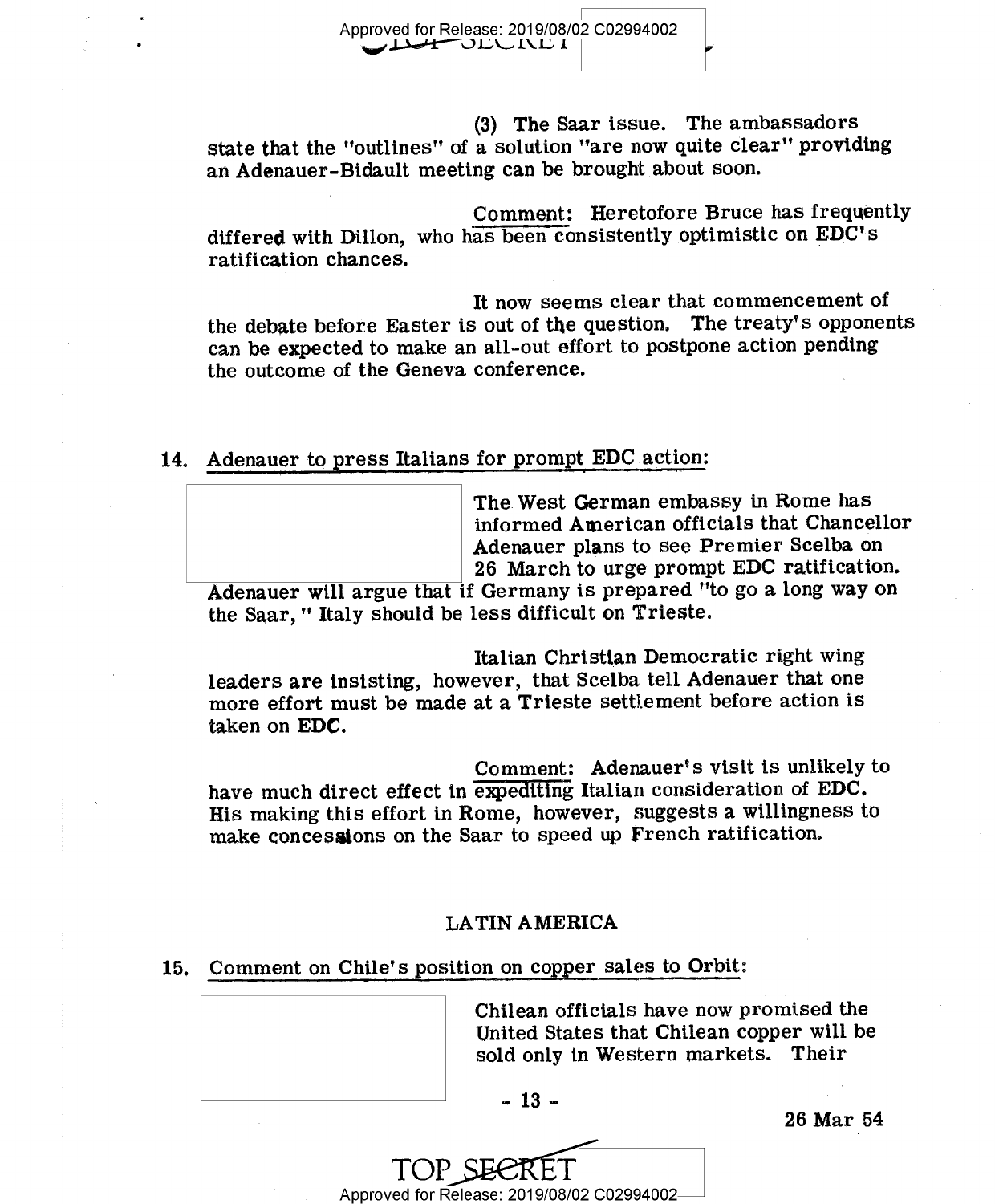Approved for Release: 2019/08/02 C02994002<br>■ UI. ZEURE I

assurances, together with Chile's previous pledge to grant greater operational autonomy to the American-owned copper companies, meet the general terms set by the United States as a prerequisite to its purchase of 100,000 tons of Chilean copper.

Finance Minister 'Del Pedregal now states that the cabinet statement of 17 March implying Chilean interest in sales to the Orbit was made for domestic political purposes. This factor was influential in the repeal last September of the decrees prohibiting trade with the Orbit.

### LATE ITEM

### 16. Comment on Soviet grant of "sovereignty" to East Germany:

The Soviet grant of ostensible "sovereignty" to the East German government announced on 25 March includes freedom to make its own decisions on domestic and foreign affairs, including relations with West Germany. It provides, however, that the Soviet armed forces will be retained "temporarily" to enforce security, and indicates that East Germany must continue to pay occupation costs.

The Soviet high commissioner's control functions over the East German government are abolished, but he will continue to "insure security" and to maintain relations with the Western occupation forces in "all-German" matters and in questions affected by agreed quadripartite decisions on Germany. This statement indicates that the USSR will not at present risk challenging Western rights of access to Berlin,

The Soviet high commissioner will of course be aided in his security function by the Russian occupation army, now estimated at 400, 000 men,

The timing of the announcement suggests that the primary purpose was to strengthen the position of the East German government, which was seriously weakened by the June 1953 riots and the subsequent unrest and economic instabil-<br>ity. The announcement attempts to give a maximum of prestige The announcement attempts to give a maximum of prestige to the Communist regime on the eve of the Socialist Unity\_ Party congress, and to strengthen the position of the party's first secretary, Ulbricht, whose authority has been threatened by the in-<br>creased factionalism and internal discontent in the party. This creased factionalism and internal discontent in the party.

- 14 -TOP SECRET 26 Mar 54